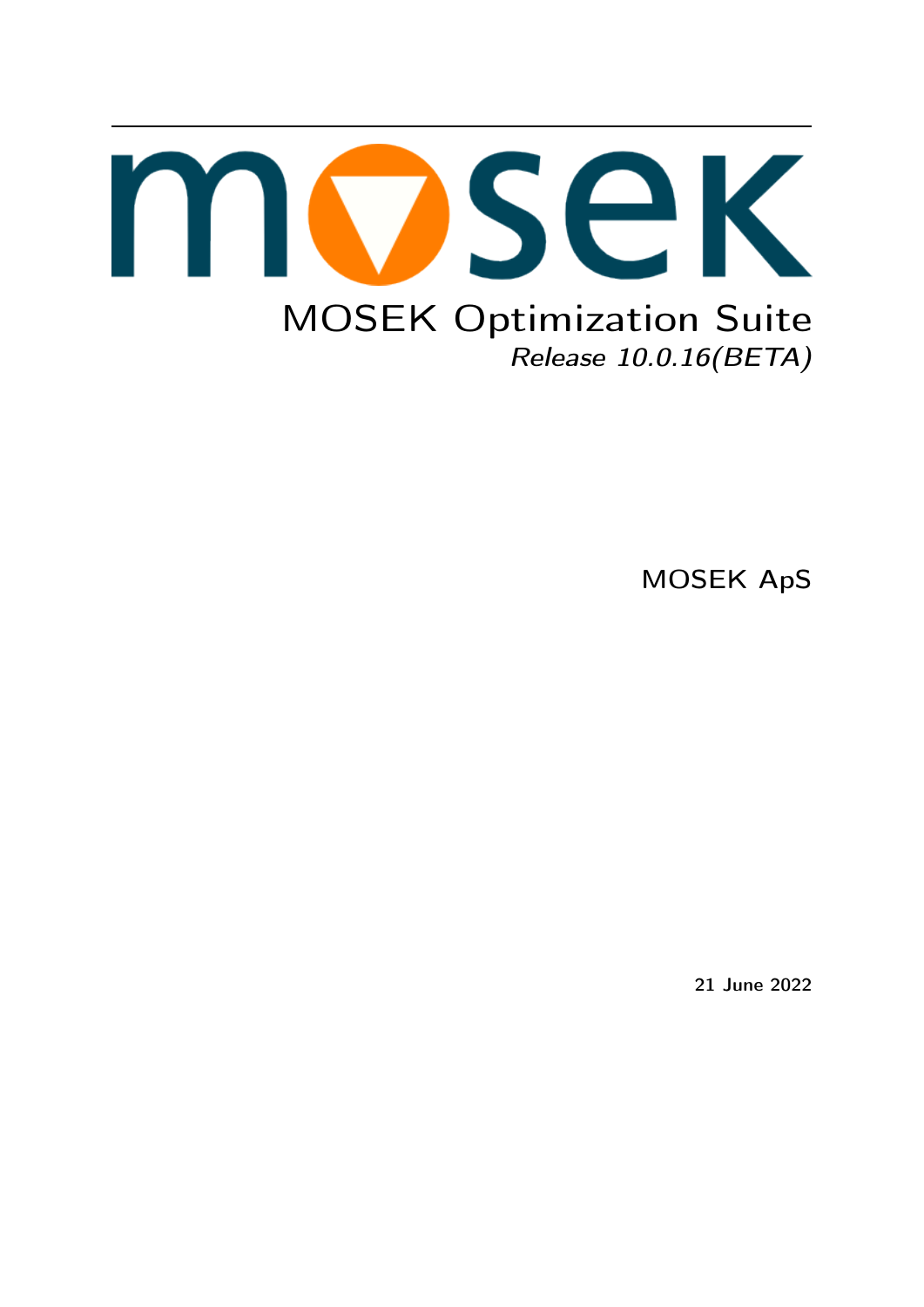# **Contents**

| 1 Overview            |     |
|-----------------------|-----|
| 2 Interfaces          | - 3 |
|                       |     |
|                       |     |
|                       |     |
| 3 Remote optimization | -9  |
|                       |     |
| 4 Contact Information | 10  |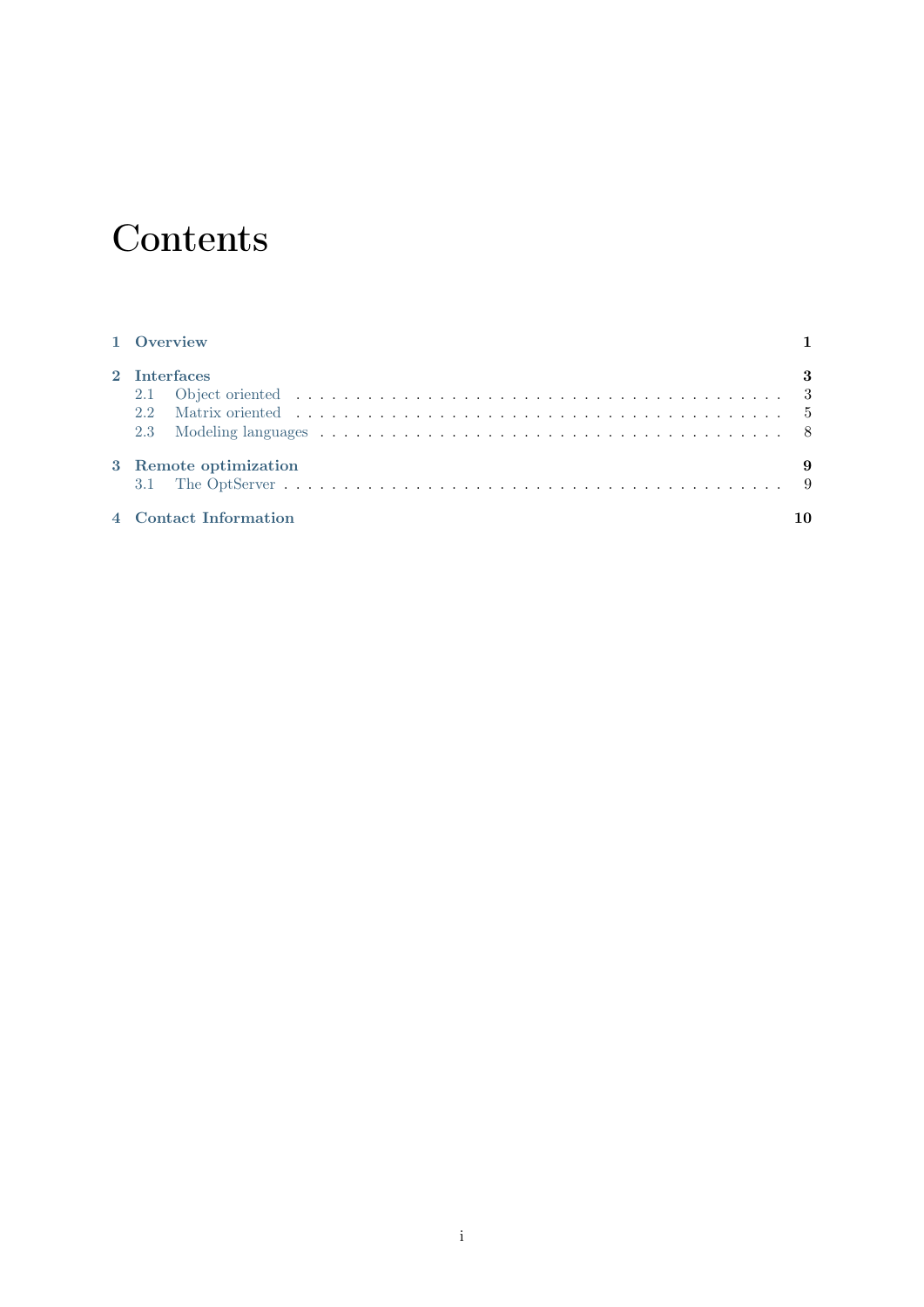### <span id="page-2-0"></span>**Overview**

An optimization problem such as

minimize  $1x_1 + 2x_2$ subject to  $x_1 + x_2 = 1$ ,  $x_1, x_2 \geq 0$ 

is an example of a linear optimization problem. In general such problems may be very large and are often compactly written in one of the standard forms such as:

minimize 
$$
c^T x
$$
  
subject to  $Ax + b = 0$ ,  
 $x \geq 0$ . (1.1)

<span id="page-2-2"></span><span id="page-2-1"></span>A natural generalization of linear constraints  $Ax + b = 0$  are constraints of the form

$$
Ax + b \in \mathcal{K},\tag{1.2}
$$

where  $K$  is a more general nonlinear convex set.

Here enters the **MOSEK** Optimization Suite, which is a software package for solving large optimization problems with many constraints and variables, in particular:

- linear problems as in  $(1.1)$ ,
- nonlinear conic problems with constraints as in  $(1.2)$ , where K can be the second-order cone, power cone, exponential cone, semidefinite cone and some cones derived from them,
- as well as, independently, problems with quadratic objective and constraints,
- mixed-integer variants of those problems and problems with disjunctive constraints.

In addition to optimization algorithms the **MOSEK** Optimization Suite provides interfaces to mainstream programming languages such as C, Java, MATLAB, .NET, Python, R and Julia.

Below are the typical constraints and expressions which can be modeled using conic form:

- Conic Quadratic Optimization:  $t \geq x^2$ , sums of squares, 2-norm  $t \geq ||x||_2$ , variance,  $||Ax b||_2$ .
- Power Cone Optimization: powers  $x^p$ , geometric mean, products  $x^{\alpha}y^{\beta}$ , p-norm.
- Exponential Cone:  $e^x$ ,  $\ln x$ , log-sum-exp, entropy  $x \ln x$ , relative entropy, geometric programming.
- Semidefinite Optimization:  $X \succeq 0$  is positive semidefinite.

MOSEK provides three solvers:

- A simplex solver for linear problems.
- An interior-point conic solver for linear and nonlinear continuous problems, conic problems and quadratic problems.
- A mixed-integer solver when the problem contains integer variables or disjunctive constraints.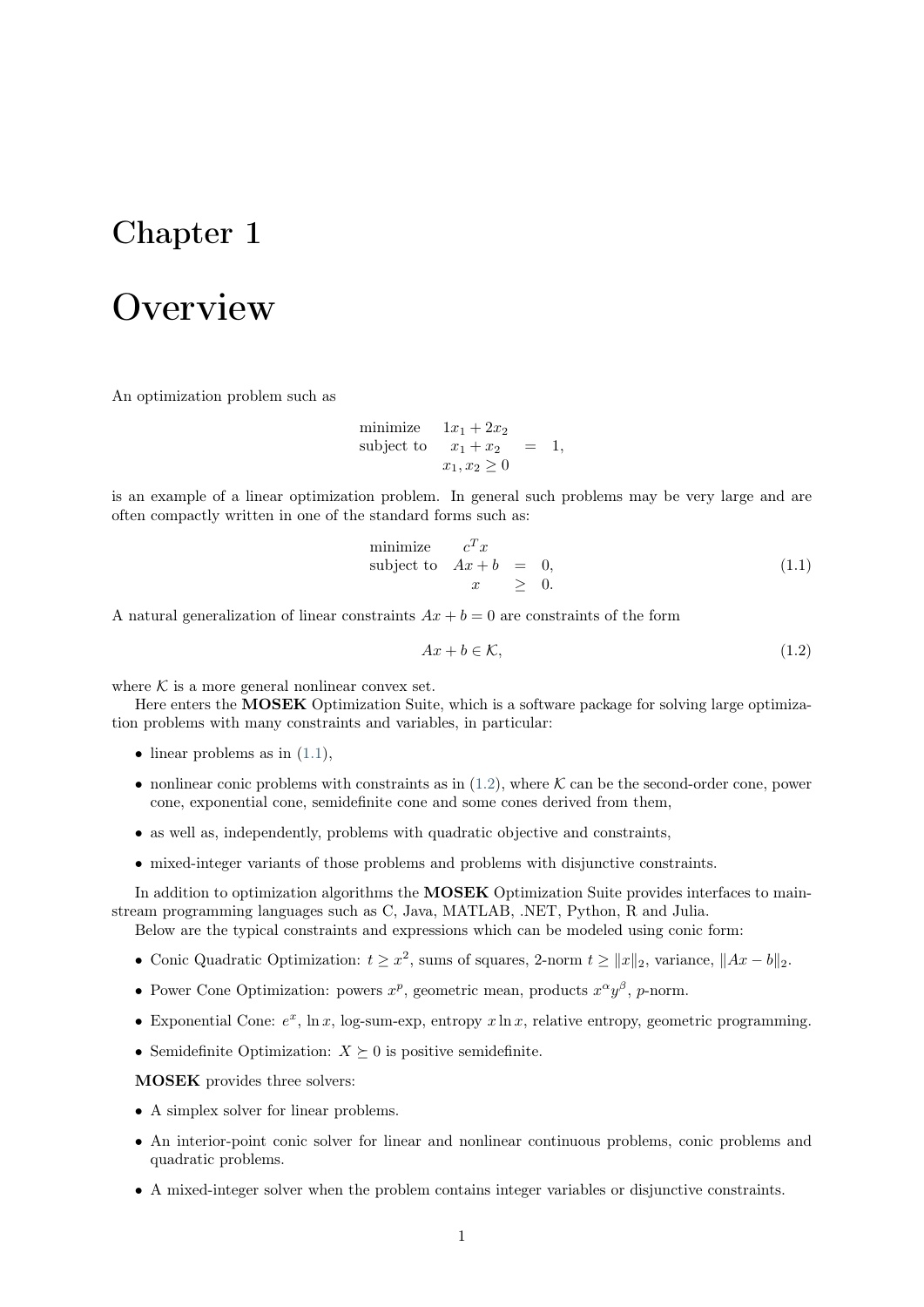The MOSEK Optimization Suite includes

- the low-level optimizer API for C, Java, .NET and Python.
- the object-oriented Fusion API for  $C_{++}$ , Java, .NET and Python.
- an optimization toolbox for MATLAB.
- an Rmosek package for R.
- an interface to AMPL.
- a command line tool.
- optimizer server for remote optimization.

We also maintain an unofficial interface for Julia, see [https://github.com/JuliaOpt/Mosek.jl.](https://github.com/JuliaOpt/Mosek.jl) [Fig.](#page-3-0) [1.1](#page-3-0) illustrates the relationship between the parts.

<span id="page-3-0"></span>

Fig. 1.1: An overview of the API and interfaces available in the MOSEK Optimization Suite.

In addition MOSEK Optimization Suite provides

- sensitivity analysis for linear problems.
- infeasibility diagnostic tools.
- problem analyses for diagnosing numerical issues in input data.
- reading and writing optimization problems and solutions from/to files.

Most large optimization problems are very sparse i.e. most of the input data consists of zeros. Therefore, the APIs and optimization algorithms in MOSEK Optimization Suite is designed to exploit sparsity to reduce both storage and time.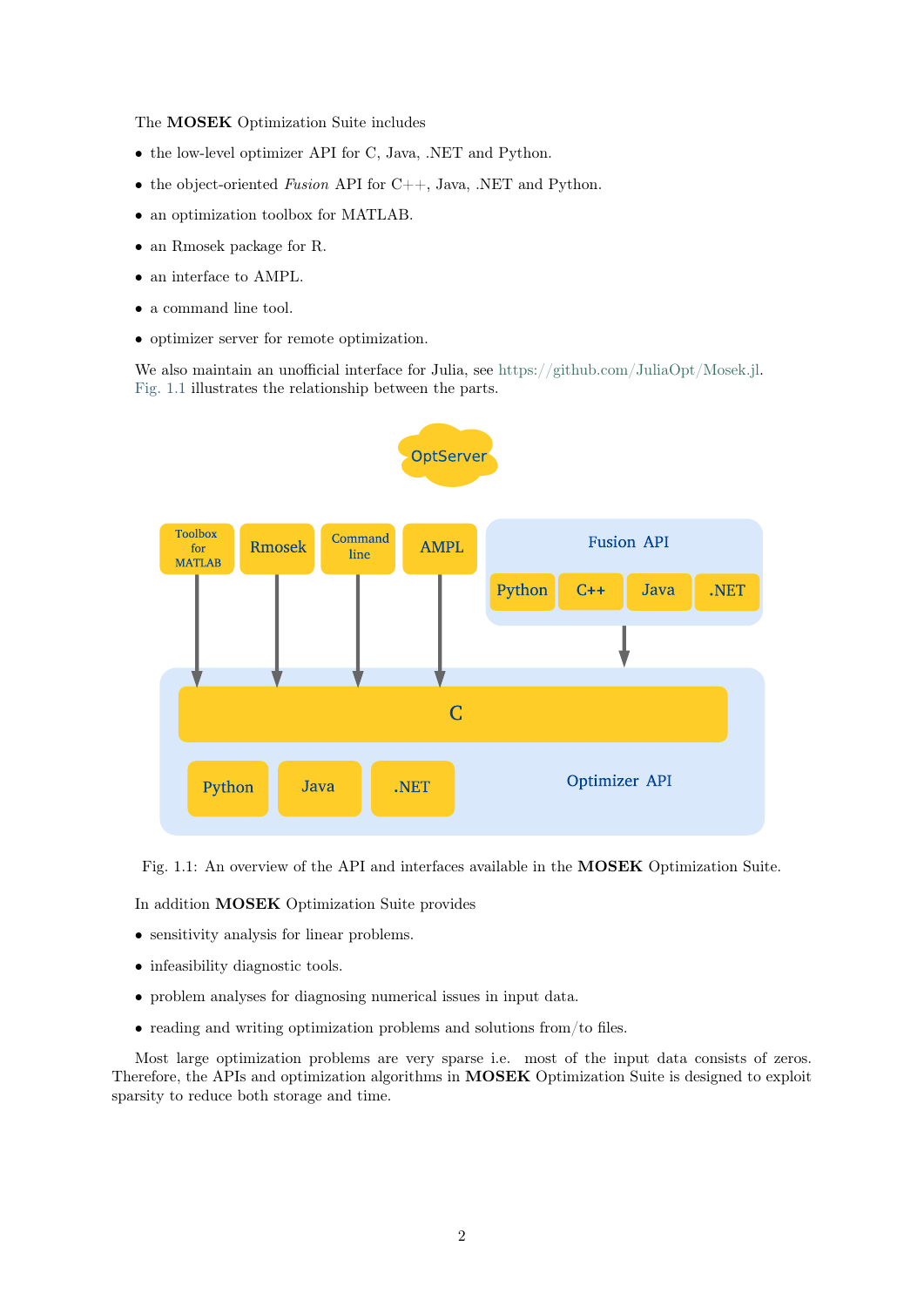## <span id="page-4-0"></span>Interfaces

In this section we give a quick tour of the kinds of interfaces available for **MOSEK**:

- [Sec.](#page-4-1) [2.1](#page-4-1) an object-oriented Fusion API for conic optimization,
- [Sec.](#page-6-0) [2.2](#page-6-0) lower-level matrix-oriented APIs,
- [Sec.](#page-9-0) [2.3](#page-9-0) external modeling languages where **MOSEK** can be plugged in as a solver.

#### <span id="page-4-1"></span>2.1 Object oriented

An object oriented interface deals directly with variable, expression and constraint objects which can be put together using familiar linear algebra operations. The implemented model can be made similar to the mathematical model one would write directly on paper and the translation from the mathematical model to the implementation is very efficient.

#### 2.1.1 The Fusion API

The MOSEK Fusion API is an object orientated API for expressing conic optimization problems which can include

- linear objective,
- linear constraints of the form  $Ax = b$ ,  $Ax \geq b$ ,  $Ax \leq b$ ,  $b_1 \leq Ax \leq b_2$  and similar,
- conic constraints of the form  $Ax + b \in K$  where K is a convex cone,
- integer variables,
- disjunctive constraints (a constraint which is an alternative of a number of conditions).

Perhaps surprisingly most convex optimization problems occurring in practice can be expressed in conic form. The advantages of the conic form are

- the problem is convex by construction.
- the problem description is explicit.
- it is not necessary for the user to provide derivative information e.g. gradients.
- almost all the concepts known from linear optimization, like duality, generalize to conic problems.
- a powerful solution algorithm exists.

A typical model in Fusion is a direct reflection of the mathematical formulation of the problem. For example, here is a code sample in Python: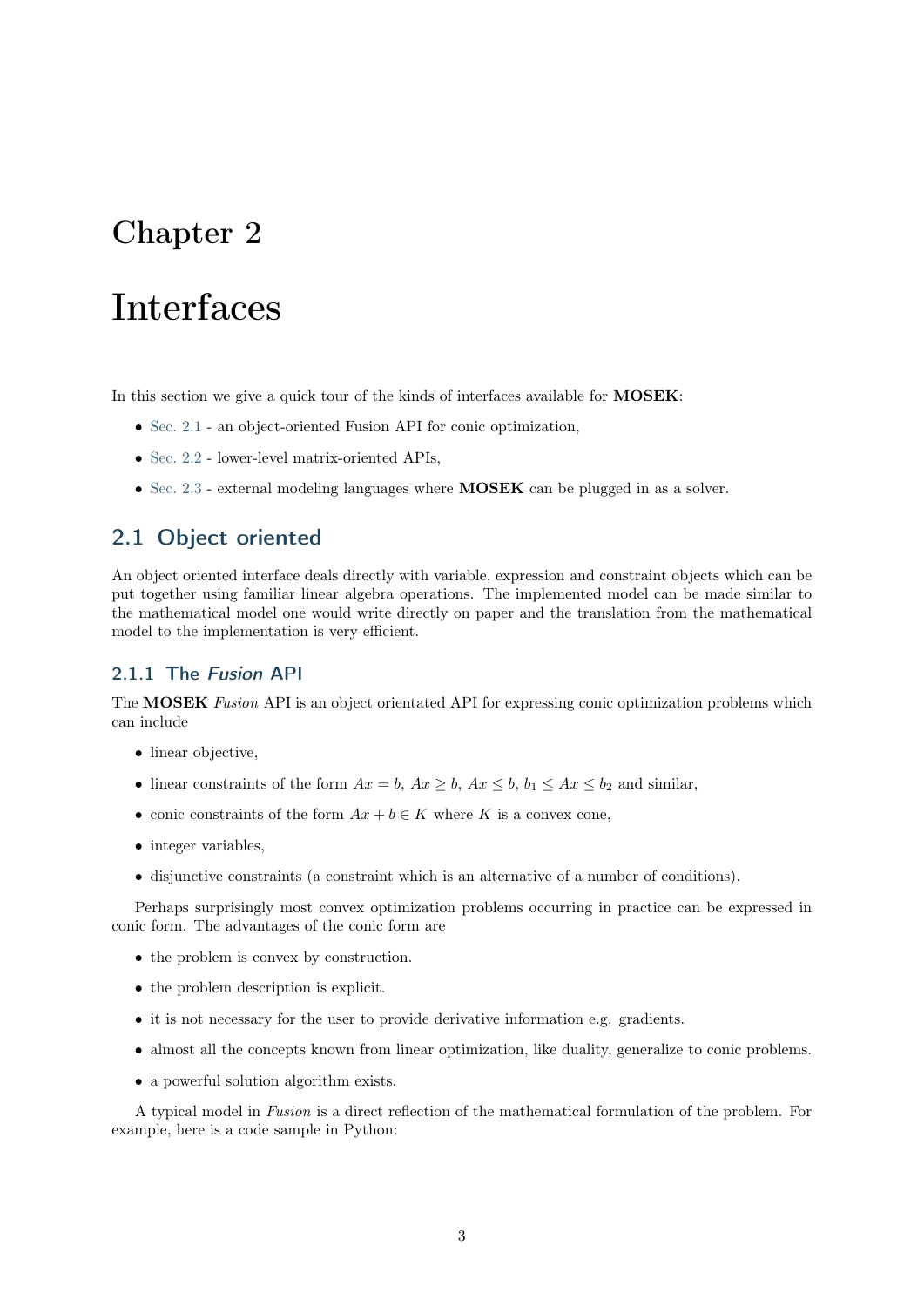```
def BasicMarkowitz(n,mu,GT,x0,w,gamma):
   with Model("Basic Markowitz") as M:
        # Redirect log output from the solver to stdout for debugging.
        # if uncommented.
        # M.setLogHandler(sys.stdout)
        # Defines the variables (holdings). Shortselling is not allowed.
        x = M.\text{variable}("x", n, Domain.\text{greater}Than(0.0))# Maximize expected return
        M.objective('obj', ObjectiveSense.Maximize, Expr.dot(mu,x))
        # The amount invested must be identical to initial wealth
        M.constraint('budget', Expr.sum(x), Domain.equalsTo(w+sum(x0)))
        # Imposes a bound on the risk
        M.constraint('risk', Expr.vstack(gamma,Expr.mul(GT,x)), Domain.inQCone())
        #M.constraint('risk', Expr.vstack(gamma, 0.5, Expr.mul(GT, x)), Domain.
\rightarrowinRotatedQCone())
        # Solves the model.
        M.solve()
        return np.dot(mu, x.level()), x.level()
```
It is a very compact and straightforward mapping of the mathematical model to code, which looks similar in all other languages supporting *Fusion*.

Fusion is a thin layer on top of the [Optimizer API](#page-6-1) and it uses objects to represent

- multi-dimensional variables.
- linear operators and
- domains (typical bounds or cones).

Fusion has been designed with the following principles in mind:

- Expressive: Fusion yields readable code.
- Seamlessly multi-language: A Fusion model can easily be ported from one supported language and to another supported language.
- Predictability: Fusion does very little transformations to the problem before sending the problem to MOSEK. The advantage is that the problem solved is predictable for Fusion user.
- Efficiency: Fusion should only add moderate computational overhead compared to using the optimizer APIs.

Currently, Fusion is available for

- Python,
- Java,
- .NET,
- $C++$  (except Windows 32bit).

Fusion is ideal for fast prototyping of models and in many cases fast enough for production use.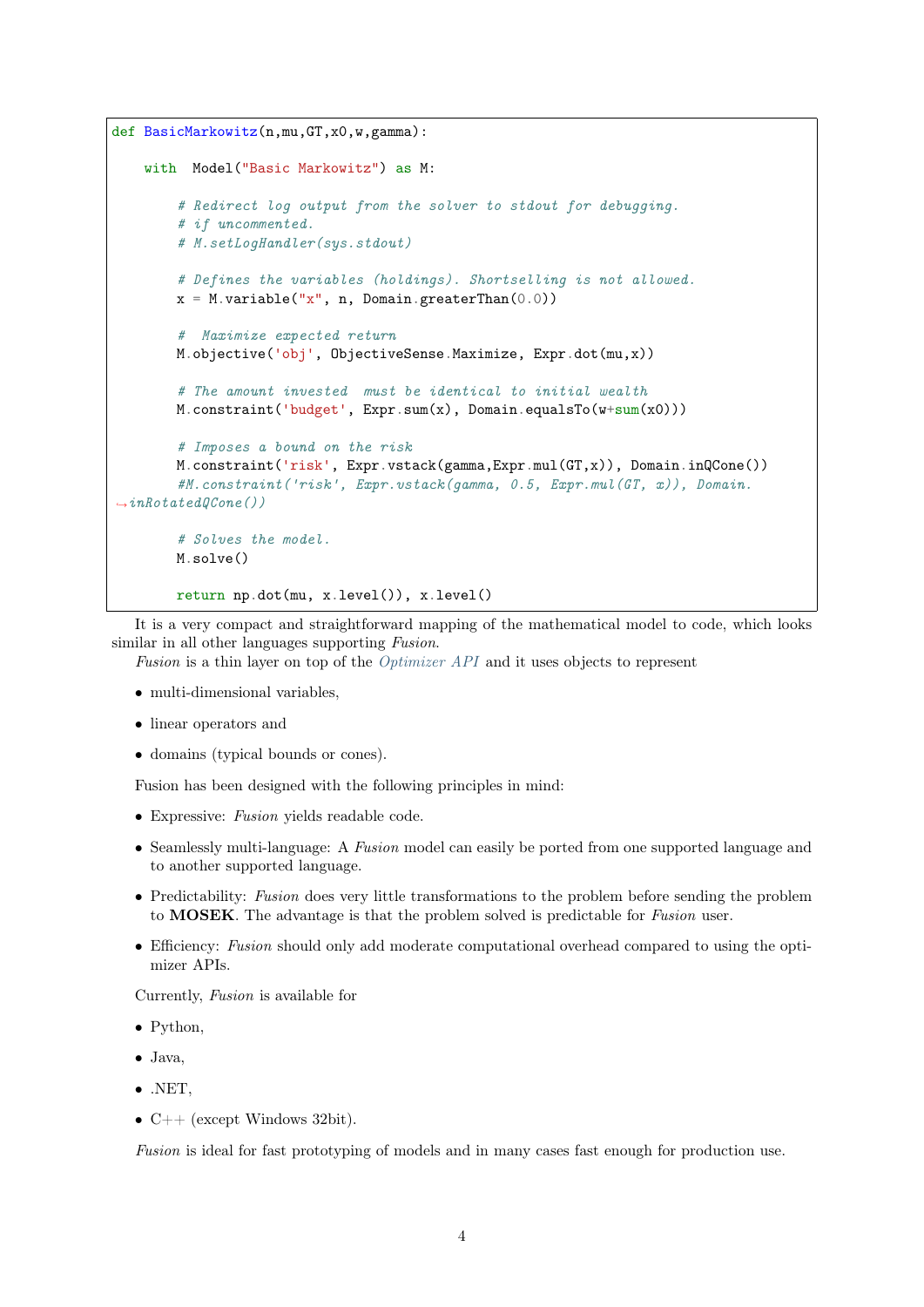#### <span id="page-6-0"></span>2.2 Matrix oriented

An interface is said to be matrix oriented if it allows inputting optimization problems of the form

$$
\begin{array}{ll}\text{minimize} & c^T x\\ \text{subject to} & Ax \end{array} \begin{bmatrix} \leq \\ = \\ \geq \end{bmatrix} b
$$

where the vectors  $c$  and  $b$  and matrix  $A$  are parts of input. This form is close to the form employed by the optimization algorithm and hence this type of interface has low computational overhead. The disadvantage of a matrix oriented interface is that the problem description is quite different from the formulation the modeler thinks about. Therefore, a lot of work goes into casting the problem into the matrix form. This recasting is typically time consuming and error prone.

For instance consider the problem

minimize 
$$
c^T y + t
$$
  
\nsubject to  $Fy = b$ ,  
\n $Gy - z = 0$ ,  
\n $t \ge ||z||$ ,  
\n $y \ge 0$ .

Observe the problem has three variables i.e.  $y, z$  and t. In order to solve the problem with a matrix oriented interface these variables must be mapped to a single variable  $x$ , the matrix  $A$  has to be formed out of  $F$ ,  $G$ , and so on. This can be cumbersome.

The different matrix oriented interfaces available in the MOSEK Optimization Suite are discussed subsequently.

#### <span id="page-6-1"></span>2.2.1 The Optimizer API

The C Optimizer Application Programming Interface (API) is the core of the MOSEK Optimization Suite because it contains optimization algorithms and a matrix orientated interface that can be used from any C compatible programming language. The C Optimizer API is the most comprehensive API and all other APIs are built on top of that. Hence, it is also the interface with lowest computational overhead. Almost all of its functionality is available from

- Java,
- Python and
- .NET.

The Optimizer API accepts problems with:

- linear objective,
- linear constraints of the form  $Ax = b$ ,  $Ax \geq b$ ,  $Ax \leq b$ ,  $b_1 \leq Ax \leq b_2$  and similar,
- integer variables.

and nonlinearities can be inputted either in conic form as:

- conic constraints of the form  $Ax + b \in K$  where K is a convex cone,
- disjunctive constraints (a constraint which is an alternative of a number of conditions),
- or for the pure QP users as:
- quadratic objective and quadratic constraints.

The code sample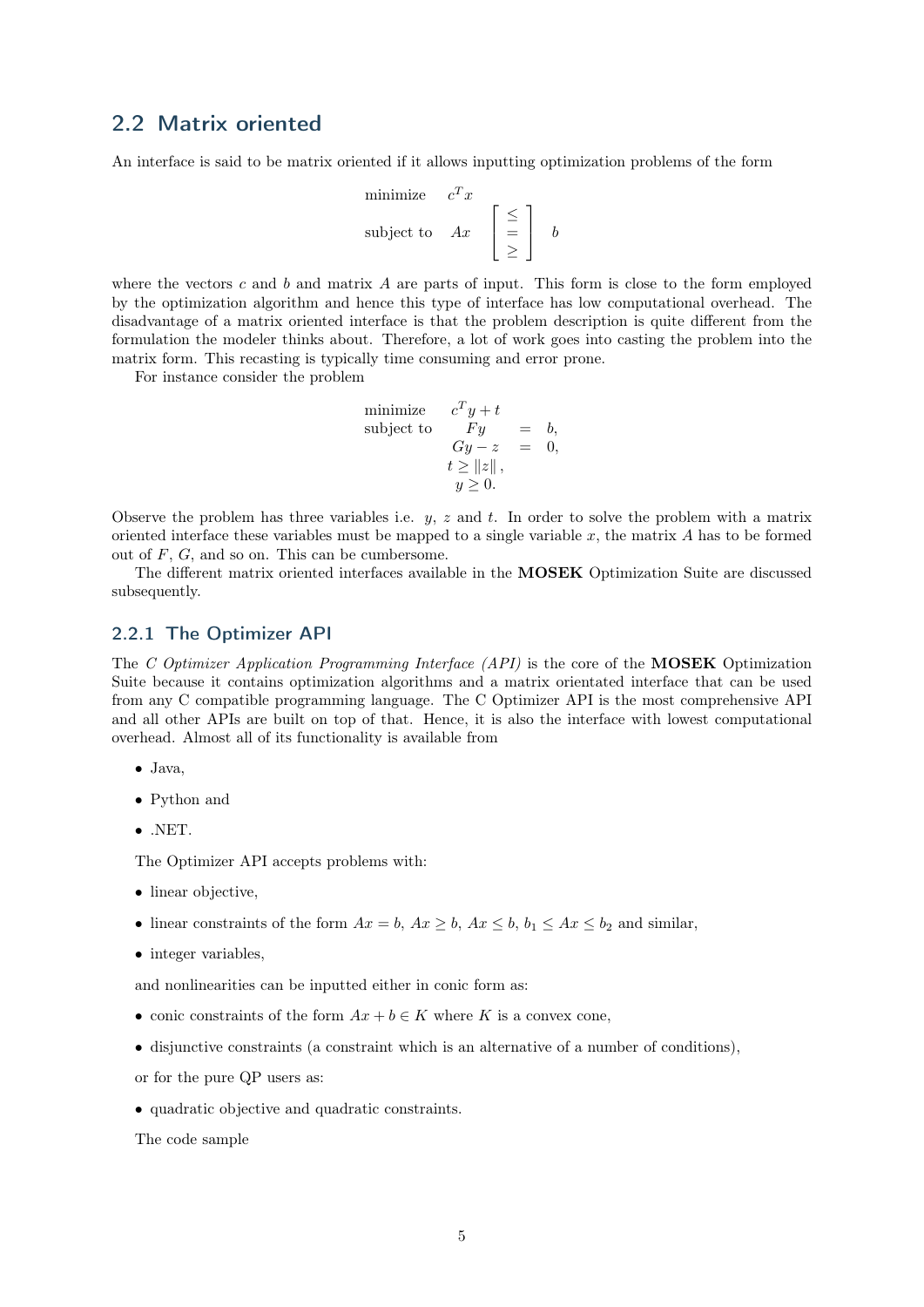```
for (j = 0; j < numvar && r == MSK_RES_OK; ++j)
{
  /* Set the linear term c_j in the objective. */
  if (r == MSK\_RES_OK)r = \text{MSK}_putcj(task, j, c[j]);/* Set the bounds on variable i.
   blx[j] \leq x_j \leq bux[j] \neqif (r == MSK\_RES_OK)r = \text{MSK}_\text{putvarbound}(\text{task},j, /* Index of variable.*/
                        bkx[i], /* Bound key.*/blx[j], /* Numerical value of lower bound.*/
                        bux[j]); /* Numerical value of upper bound.*/
  /* Input column j of A */
  if (r == MSK\_RES_OK)r = \text{MSK}_\text{putacol}(task,j, /* Variable (column) index.*/
                    aptre[j] - aptrb[j], /* Number of non-zeros in column j.*/
                    asub + aptrb[j], /* Pointer to row indexes of column j.*/aval + aptrb[j]); /* Pointer to Values of column j.*/}
```
illustrates how to input the vector  $c$  and matrix  $A$ . This should provide the flavour of the interface. A common feature of all the optimizer APIs is a low performance overhead.

#### 2.2.2 The Optimization Toolbox for MATLAB

MOSEK provides its own Optimization Toolbox for MATLAB that gives access to most of the Optimizer API functionalities, plus some specialized drivers. It solves problems with:

- linear objective,
- linear constraints of the form  $Ax = b$ ,  $Ax \geq b$ ,  $Ax \leq b$ ,  $b_1 \leq Ax \leq b_2$  and similar,
- integer variables.

and nonlinearities can be inputted either:

- in conic form as conic constraints  $Ax + b \in K$  where K is a convex cone,
- or for the pure QP users as quadratic objective and quadratic constraints.

The following code

```
c = [3 1 5 1]:
a = [[3 1 2 0]; [2 1 3 1]; [0 2 0 3]];
blc = [30 15 - \inf]';
buc = [30 \text{ inf } 25];
blx = zeros(4,1);bux = \left[\inf_1 10 \inf_1 \inf_3\right];
[res] = msklpot(c,a,blc,buc,blx,bux,[], 'maximize');
sol = res.sol;
```
illustrates how to solve a linear optimization problem using the toolbox. Some of the main advantages of using MATLAB compared to say C are: no memory management required and direct operations with sparse vectors and matrices.

There is a MATLAB Optimization Toolbox available from the company MathWorks. For convenience the MOSEK Optimization Toolbox for MATLAB provides functions compatible with those in the MATLAB Optimization Toolbox, e.g.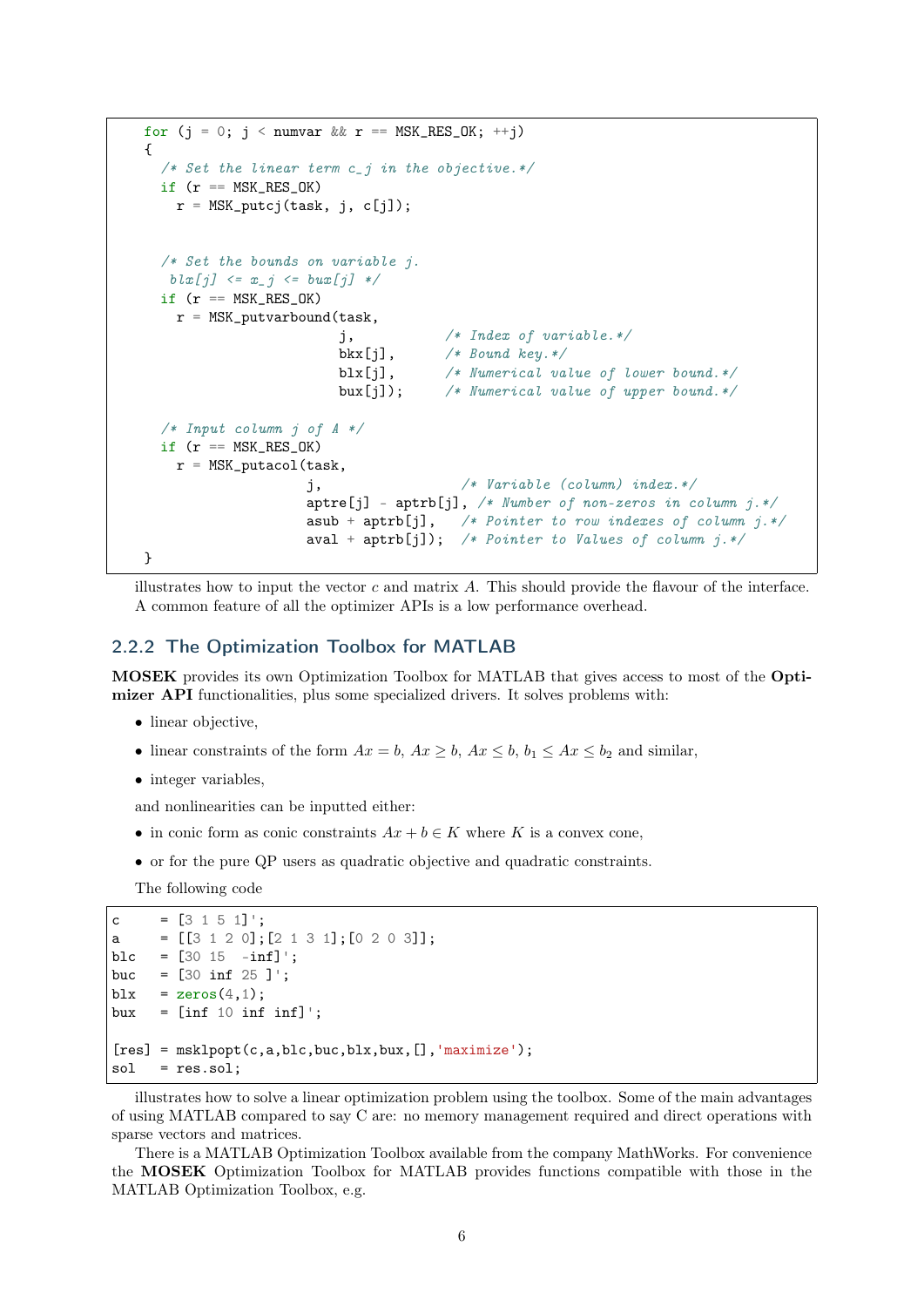- linprog: Solves linear optimization problems.
- intlinprog: Solves a linear optimization problem with integer variables.
- quadprog: Solves quadratic optimization problems.
- lsqlin: Minimizes a least-squares objective with linear constraints.
- lsqnonneg: Minimizes a least-squares objective with nonnegativity constraints.

In general the **MOSEK** Optimization Toolbox for MATLAB is not capable of handling all the problem types that the MATLAB Optimization Toolbox can deal with and vice versa. For instance only MOSEK can deal with conic optimization problems.

#### 2.2.3 Rmosek

Rmosek is a simple R interface to the MOSEK solver. It has features that mimic those of the Optimizer API. It solves problems with:

- linear objective,
- linear constraints of the form  $Ax = b$ ,  $Ax \geq b$ ,  $Ax \leq b$ ,  $b_1 \leq Ax \leq b_2$  and similar,
- integer variables,

and nonlinearities can be inputted either:

- in conic form as conic constraints  $Ax + b \in K$  where K is a convex cone,
- or for the pure QP users as quadratic objective and quadratic constraints.

```
# Objective coefficients
probc \leftarrow c(3, 1, 5, 1)# Specify matrix 'A' in sparse format.
asubi \leq c(1, 1, 1, 2, 2, 2, 2, 3, 3)asubj \langle -c(1, 2, 3, 1, 2, 3, 4, 2, 4)aval \langle -c(3, 1, 2, 2, 1, 3, 1, 2, 3)prob$A <- sparseMatrix(asubi,asubj,x=aval)
# Bound values for constraints
probb < - rbind(blc=c(30, 15, -Inf),
                 buc=c(30, Inf, 25))
# Bound values for variables
prob$bx \leftarrow rbind(blx=rep(0,4),bux=c(Inf, 10, Inf, Inf))# Solve the problem
r <- mosek(prob)
```
#### 2.2.4 The Command Line Tool

The MOSEK Optimization Suite includes a command line tool that allows to use MOSEK directly. This is quite convenient in many situations:

- testing the license setup,
- performing tests bypassing any API,
- benchmarking the solver without involving API calling.
- solving an optimization problem stored in a file,
- performing infeasibility analysis on a problem dumped to disk from an API.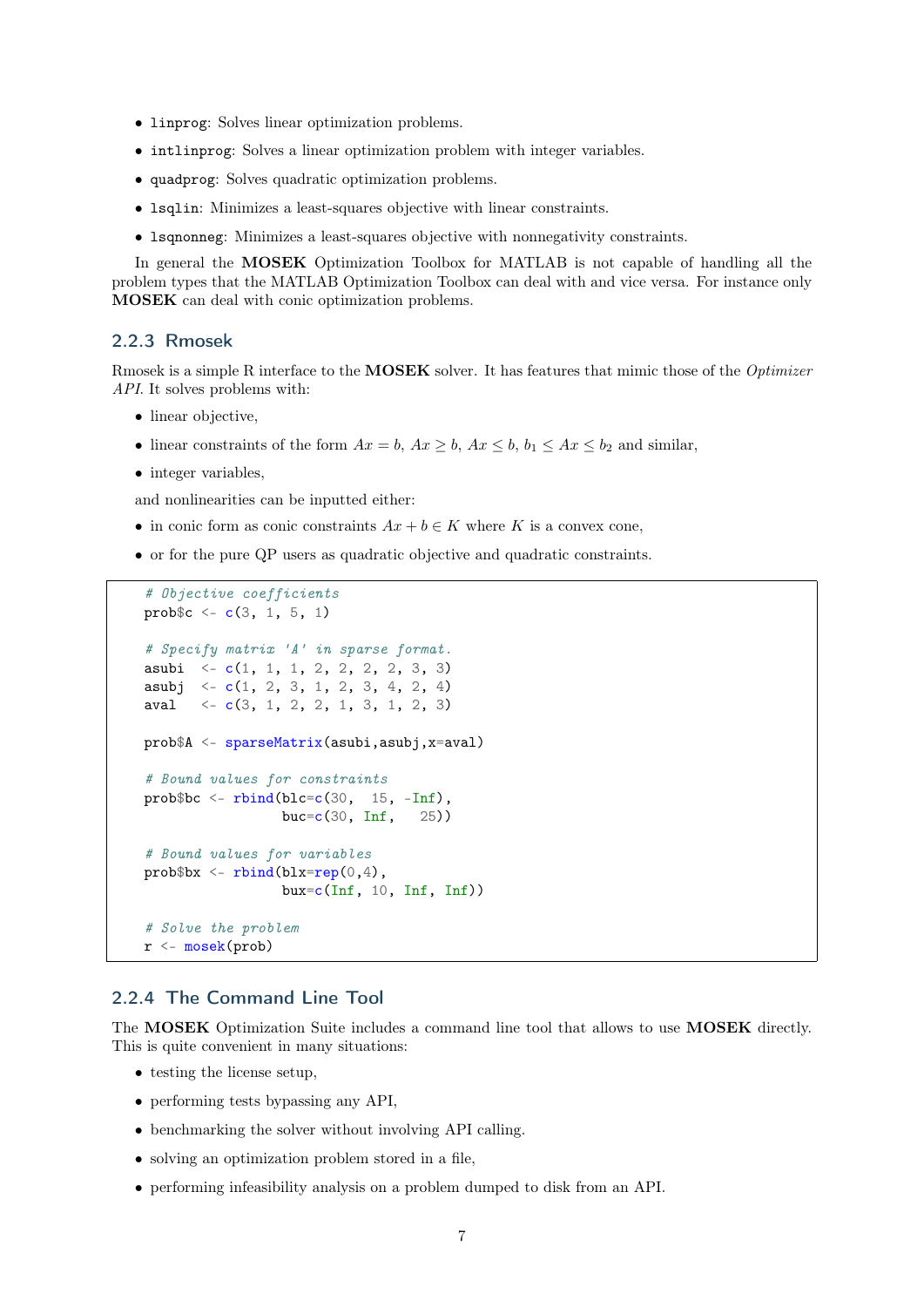#### <span id="page-9-0"></span>2.3 Modeling languages

MOSEK is available from several external modeling languages such as

- AMPL
- GAMS
- CVXPY
- Pyomo
- YALMIP
- CVX

(see full list on [https://www.mosek.com/resources/third-party/\)](https://www.mosek.com/resources/third-party/) that make it easy to build optimization models that look almost like the one the modeler has in mind. Hence, the big advantage of modeling languages is convenience and prototyping optimization models is typically extremely fast. However, it is important to remember that such tools:

- add an extra layer between the user and the optimizer,
- can make debugging much more cumbersome,
- do not provide access to full capabilities of MOSEK.

#### 2.3.1 AMPL

The MOSEK command line tool provides a link to AMPL. Please consult the MOSEK command line tool documentation for how to use it.

#### 2.3.2 GAMS

MOSEK can be used with the modeling language GAMS. However, a special link must be purchased from GAMS in order to do that. GAMS also provides documentation for how to use MOSEK from GAMS.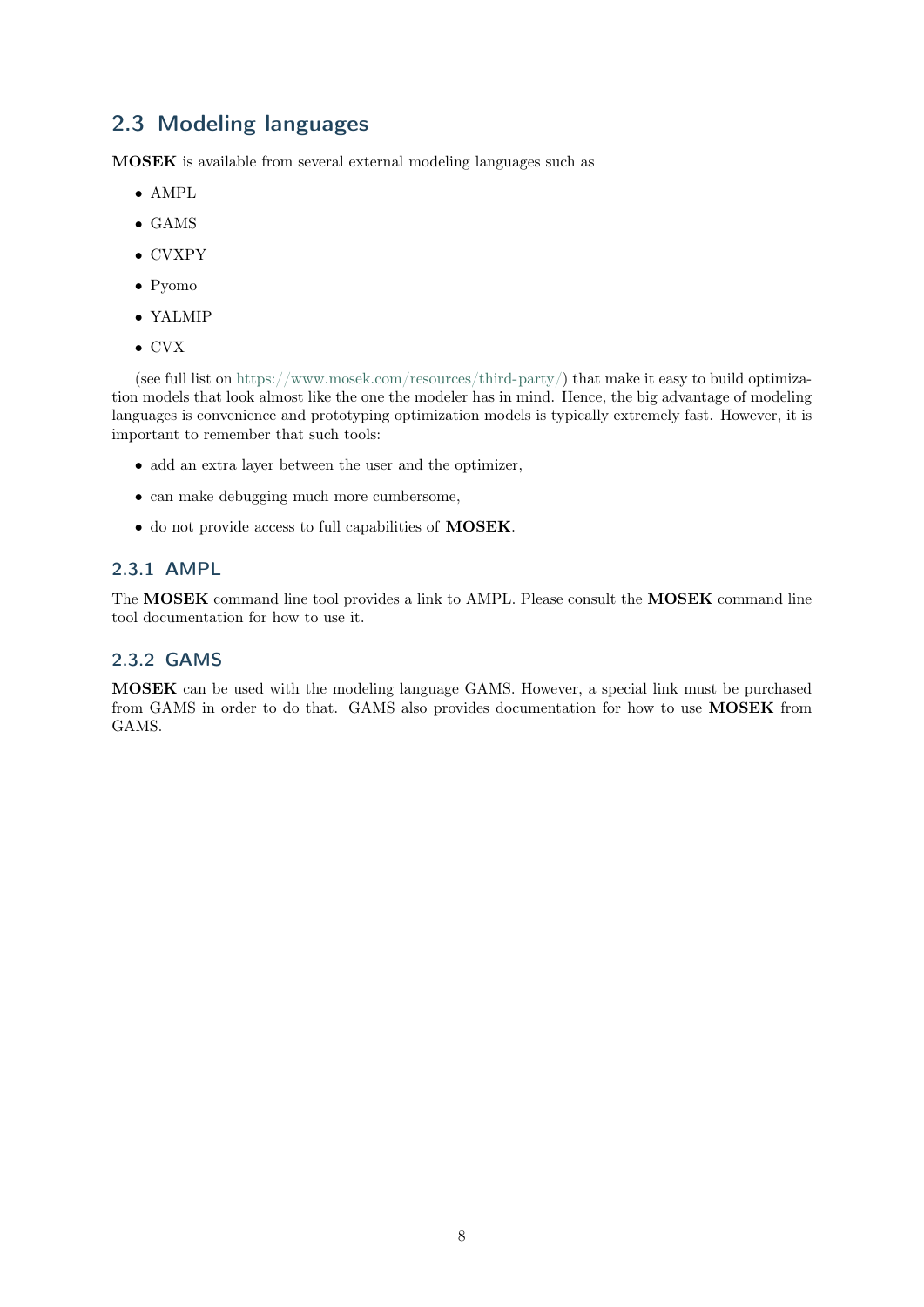## <span id="page-10-0"></span>Remote optimization

#### <span id="page-10-1"></span>3.1 The OptServer

Since version 8 **MOSEK** is able to off-load optimization problems remotely to a listening server both in a synchronous and asynchronous way. The OptServer is a simple server that accepts and executes optimization problems from a MOSEK client or using HTTP commands.

The main functionalities are

- receive optimization problems using HTTP/HTTPS protocol,
- accept incoming problem in any file format supported by MOSEK,
- OptServer also acts as a tiny web server to provide a minimal GUI for management.

Observe the OptServer is only available for Linux 64bit platform but can be used from any client platform.